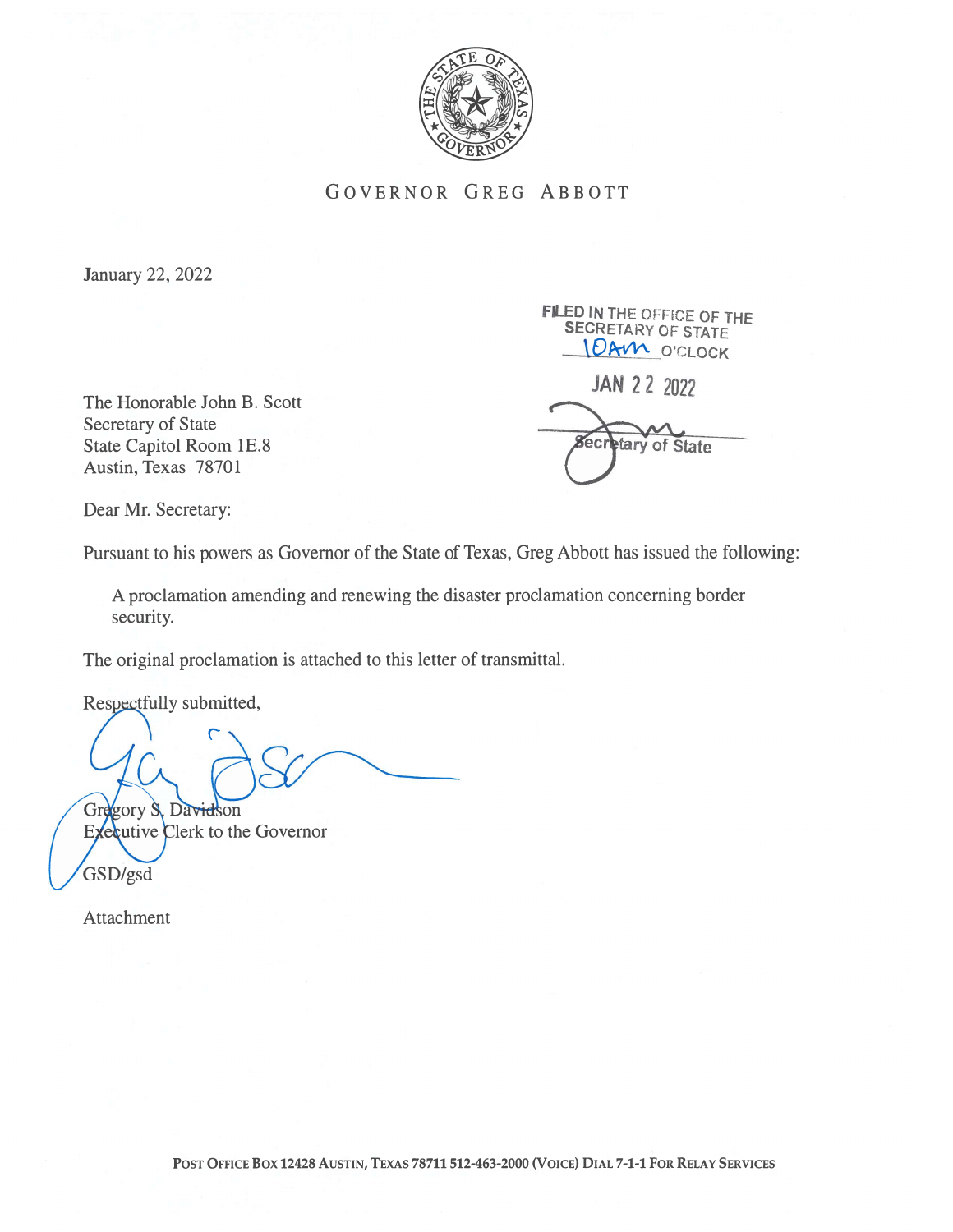## PROCLAMATION BY THE Governor of the State of Texas

## TO ALL TO WHOM THESE PRESENTS SHALL COME:

- WHEREAS, I, Greg Abbott, Governor of Texas, issued a disaster proclamation on May 31, 2021, certifying under Section 418.014 of the Texas Government Code that the surge of individuals unlawfully crossing the Texas-Mexico border posed an ongoing and imminent threat of disaster for a number of Texas counties and for all state agencies affected by this disaster; and
- WHEREAS, I amended the aforementioned proclamation on June 25, June 30, July 15, July 30, August 29, September 28, October 28, November 27, and December 23, 2021, including to modify the list of affected counties and therefore declare a state of disaster in those counties, and for all state agencies affected by this disaster; and
- WHEREAS, the certified conditions continue to exist and pose an ongoing and imminent threat of disaster as set forth in the prior proclamations; and
- WHEREAS, communications with county officials have confirmed that the certified conditions now also pose an ongoing and imminent threat of disaster in San Patricio County;

NOW, THEREFORE, in accordance with the authority vested in me by Section 418.014 of the Texas Government Code, I do hereby declare a state of disaster for San Patricio County, and I do hereby renew the disaster proclamation, as amended and renewed, for Bee, Brewster, Brooks, Chambers, Colorado, Crane, Crockett, Culberson, DeWitt, Dimmit, Duval, Edwards, Frio, Galveston, Goliad, Gonzales, Hudspeth, Jackson, Jeff Davis, Jim Hogg, Jim Wells, Kenedy, Kimble, Kinney, Kleberg, La Salle, Lavaca, Live Oak, Mason, Maverick, McCulloch, McMullen, Medina, Menard, Midland, Pecos, Presidio, Real, Refugio, Schleicher, Sutton, Terrell, Throckmorton, Uvalde, Val Verde, Victoria, Webb, Wharton, Wilbarger, Wilson, Zapata, and Zavala counties, and for all state agencies affected by this disaster. All orders, directions, suspensions, and authorizations provided in the Proclamation of May 31, 2021, as amended and renewed on June 25, June 30, July 15, July 30, August 29, September 28, October 28, November 27, and December 23, 2021, are in full force and effect.

In accordance with the statutory requirements, copies of this proclamation shall be filed with the applicable authorities.



IN TESTIMONY WHEREOF, I have hereunto signed my name and have officially caused the Seal of State to be affixed at my office in the City of Austin, Texas, this the 22nd day of January, 2022.

& ahhart

GREG ABBOTT Governor

FILED IN THE OFFICE OF THE SECRETARY OF STATE LOAM O'CLOCK JAN 2 2 2022